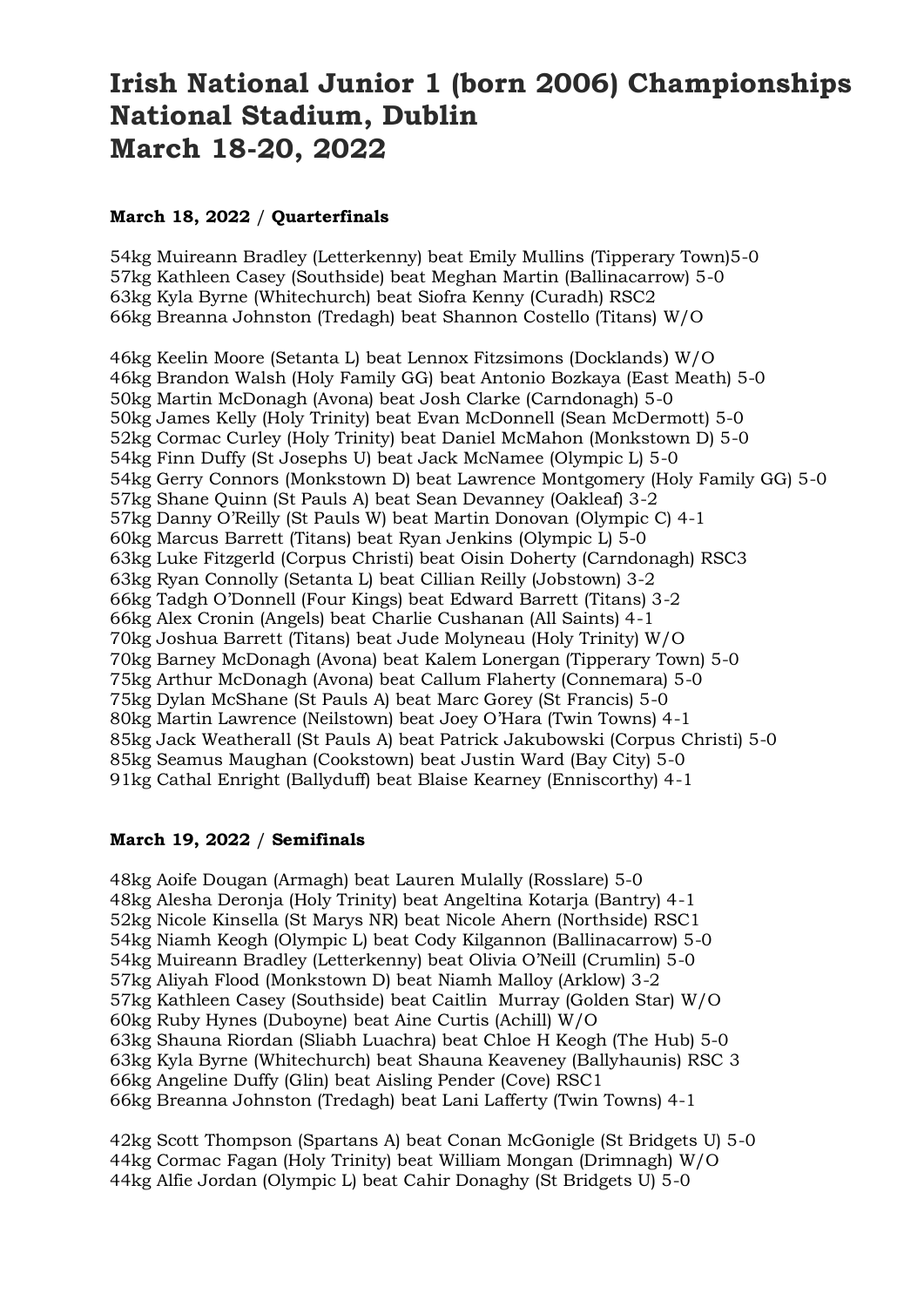46kg Jamie Graham (Clonard A) beat John O'Reilly (St Munchins) 5-0 46kg Keelin Moore (Setanta L) beat Finn Kilpatrick (Cookstown) 3-0 48kg Kai Griffin (Drimnagh) beat Terence Casey (Southside) 4-1 48kg Brandon Walsh (HoLy Fanmily GG) beat Gerard Liam Casey (St Johns U) 4-1 50kg Jack Johnston (Marble City) beat Brooklyn O'Brien (Trojan) RSC 2 50kg Martin McDonagh (Avona) beat James Kelly (Holy Trinity) 5-0 52kg Sean Duke (Dukes) beat Dylan O'Flynn (St Colmans) 5-0 52kg John Harty (Portlaoise) beatCormac Curley (Holy Trinity)5-0 54kg Willie Delaney (Charleville) beat Martin Donovan (Monivea) 4-1 54kg Gerry Connors (Monkstown D) beat Finn Duffy (St Josephs U) 4-1 57kg Callum Carragher (Tredagh)beat Adam O'Neill (Ballybough) 5-0 57kg Danny O'Reilly (St Pauls W) beat Shane Quinn (St Pauls A) 3-2 60kg Pearce McBride (Convoy) beat Tiernan Hale (Star A) 3-2 60kg Marcus Barrett (Titans) beat Nathan McDaid (St Pappins)5-0 63kg John McCarthy (Riverstown)beat Martin Barrett (Olympic C) W/O 63kg Ryan Connolly (Setanta L)beat Luke Fitzgerald (Corpus Christi) 5-0 66kg Darragh Lawlor (Brian Dillons) beat Darragh Smyth (Clonard A) W/O 66kg Tadgh O'Donnell (Four Kings) beat Alex Cronin (Angels) 3-2 70kg Adam McIvor (Oakleaf) beat James Maguire (Holy Family L) KO2 70kg Joshua Barrett (Titans) beat Barney McDonagh (Avona) 4-1 75kg John Donaghy (Star of the Sea) beat Cathal Nevin (Elite Mullingar) 5-0 75kg Arthur McDonagh (Avona) lost to Dylan McShane (St Pauls A) 80kg Jack Galway (Ballyduff) beatEamon Lavery (Kronk) 4-1 80kg Dale Neary (Castlebar) beat Martin Lawrence (Neilstown) 4-1 85kg Patrick Ward (Galway) beat John Phoenix (Four Kings) 5-0 85kg Seamus Maughan (Cookstown) beat Patrick Jakubowski (Corpus Christi) 5-0 91kg Patrick Corcoran (Westside) beat Brian Stokes (Gilford) RSC 1 91kg Rory Lyons (St Annes) beat Cathal Enright (Ballyduff) 4-1

## **March 20, 2022** / **Finals**

43kg Stacey O'Connor (Jobstown) beat Mia Walsh (Lisburn) 5-0 46kg Tiffany Spencer (Jobstown) beat Sophie Curley Gray (Dealgan) 5-0 48kg Aoife Dougan (Armagh) beat Alesha Deronja (Holy Trinity) RSC 2 50kg Summer Flemming (Holy Trinity) beat Jamie O'Rourke (St Abbans) 3-2 52kg Nicole Kinsella (St Marys NR) beat Carlagh Peake (Ballyhaunis) 5-0 54kg Niamh Keogh (Olympic L) beat Muireann Bradley (Letterkenny) 5-0 57kg Aliyah Flood (Monkstown D) beat Kathleen Casey (Southside) 4-1 60kg Ava Henry (Docklands) beat Ruby Hynes (Duboyne) 63kg Kyla Byrne (Whitechurch) beat Shauna Riordan (Sliabh Luacra) 5-0 66kg Breanna Johnston (Tredagh) beat Angeline Duffy (Gl 70kg Nell McLoughlin (Eagle) beat Ellen Tumelty (Dealgan) 5-0 75kg Jodie Byrne (St Teresa's) W/O 80kg Katie Walsh (St Brigids K) beat Abbey Bairead (Connemara) 4-1 81kg Sorcha Conroy (Connemara) W/O 86kg Shauna Crehan (Dunboyne) W/O 36kg Philip Carthy (Marble City ) W/O 39kg Luke Mulhall (Docklands) W/O 42kg Rico Donoghue (Portlaoise) beat Scott Thompson (Spartans A) 4-1 44kg Alfie Jordan (Olympic L) beat Cormac Fagan (Holy Trinity) 5-0 46kg Keelin Moore (Setanta L) beat Jamie Graham (Clonard A) 4-1 48kg Kai Griffin (Drimnagh) beat Brandon Walsh (Holy Family GG) 5-0 50kg Martin McDonagh (Avona) beat Jack Johnston (Marble City) 5-0 52kg John Harty (Portlaoise) beat Sean Duke (Dukes) 5-0

54kg Jerry Connors (Monkstown D) beat Willie Delaney (Charleville) 4-1